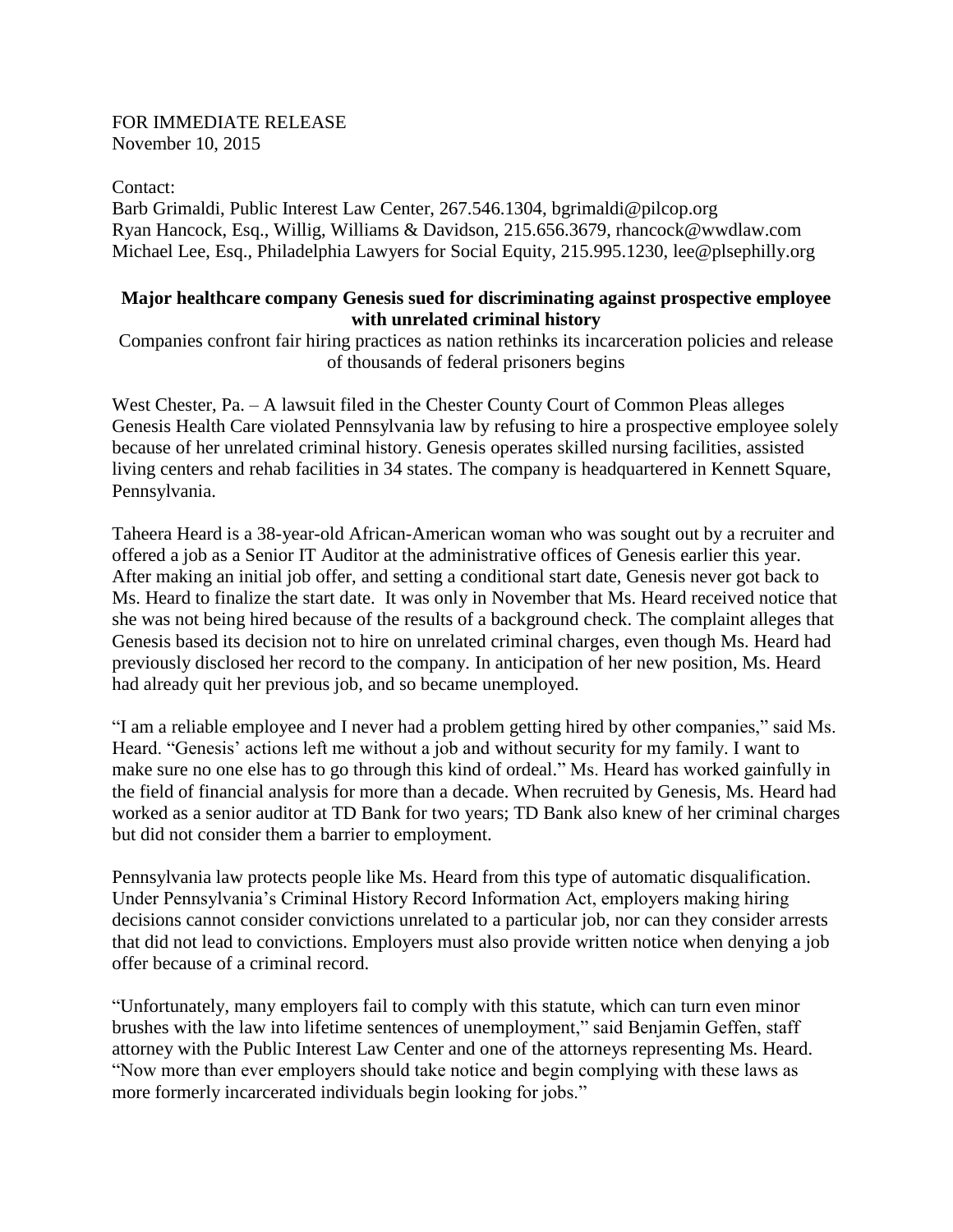The case is being filed as both political parties have begun to recognize the grave human cost of the hard-line charging and conviction policies that began in the 1980s. For example, starting November 1, 2015, more than 6,000 prisoners had their drug-related sentences shortened and were released from the federal prison system under a 2014 amendment established by the United States Sentencing Commission which recognized that the country's criminal justice system is sweeping in too many people and imposing excessive sentences. The sentencing changes make more than 40,000 federal prisoners eligible for shortened sentences for drug-related convictions.

"Our economy will face even greater constraints if employers unlawfully use criminal records to exclude thousands of valuable, productive employees from gaining good jobs," said Ryan Allen Hancock, a partner in the Philadelphia labor and employment law firm of Willig, Williams & Davidson and co-counsel on the case. "Employers like Genesis need to improve their hiring policies to give individuals an opportunity to stabilize their lives and contribute to our community."

Ms. Heard is receiving representation through the Fair Employment Opportunities Project, a coalition of legal groups working to improve access to employment for people with criminal records. The legal groups representing her are Philadelphia Lawyers for Social Equity, the Public Interest Law Center, and Willig, Williams & Davidson. The group has previously represented clients in matters involving Sunoco and Veeva Systems, both of which now have hiring policies that comply with the Criminal History Record Information Act.

"Individualized assessment of each applicant benefits the employer, the potential employee, and our economy by allowing for hard work, rehabilitative efforts and cognitive changes to count more in the hiring process than past mistakes," said Michael Lee, executive director of Philadelphia Lawyers for Social Equity.

In Philadelphia, an estimated 20% of adults have a criminal record that could affect their ability to gain employment. Nationwide, the use of criminal background checks has skyrocketed over the last two decades, with recent estimates showing that more than 80% of employers view criminal histories during hiring. The increased use of background checks results in especially large barriers for minorities, who are disproportionately convicted of crimes. In Pennsylvania, male minorities represent only 16.2% of the state population, but account for 61% of prison inmates.

### # # #

### Philadelphia Lawyers for Social Equity (PLSE)

PLSE works toward just outcomes for low-income individuals who have had contact with the Pennsylvania criminal justice system. For more information visit [www.plsephilly.org](http://www.plsephilly.org/) or on Twitter @PLSEPhilly.

### The Public Interest Law Center

The Public Interest Law Center uses high-impact legal strategies to improve the well-being and life prospects of vulnerable populations by ensuring they have access to fundamental resources